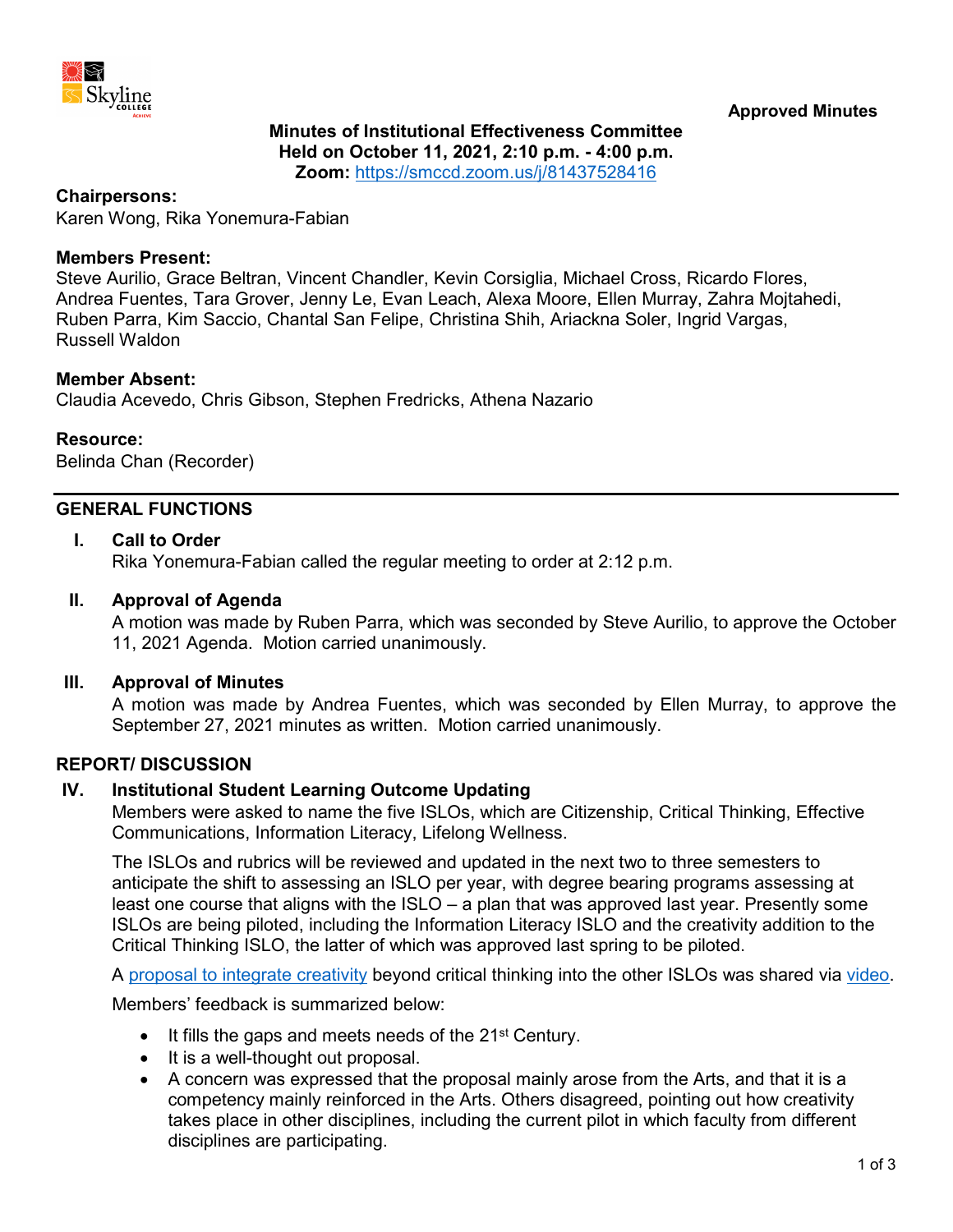

## **Approved Minutes**

# **ACTION ITEM**

# **V. Vote on recommending which creativity additions to the ISLOs be piloted**

Kim Saccio made a motion, which was seconded by Evan Leach, to recommend creativity to be added to additional ISLOs as pilot. Motion carried with two abstentions.

# **REPORT/ DISCUSSION**

# **VI. Presentations as a Culminating Experience**

Members were reminded to consider [the purpose of the presentations,](https://www.skylinecollege.edu/iec/assets/agendas/2021-2022/CPRPresentations-FormativeFeedback.pdf) and whether those purposes could be best achieved by the presentation, or if not, what options they'd propose.

Members' feedback from their constituent groups on the culminating experience included:

- to have a guideline for the presentation so there's a standardized format;
- to have the presentations on a flex day.
	- o But flex days are reserved for professional development activities, not these types of o presentations.
- to make sure administrators are present for the presentations (the proposal explicitly
- addresses this point);
- to make presentations optional.

## **ACTION ITEM**

## **VII. Vote on presentations as a culminating experience**

Michael Cross made a motion, which was seconded by Vincent Chandler, to recommend that the CPR presentations be required, given its purposes. Motion carried with two abstentions.

# **REPORT/ DISCUSSION**

## **VIII. Written formative feedback as rubric or checklist**

Formative feedback as a rubric or checklist were presented.

Members' comments included the following:

- The format does not matter very much as long as thorough feedback can be provided.
- The checklist enables you to record feedback in relation to specific areas of the CPR instead of waiting for commendations and recommendations at the end.
- It would help to have training on providing this written feedback.

## **ACTION ITEM**

# **IX. Vote on written formative feedback as rubric or checklist**

Ricardo Flores made a motion, which was seconded by Ellen Murray, to vote on either the rubric or checklist to provide programs written feedback.

Thirteen out of twenty (65%) of members voted in favor of the checklist, five out of twenty (25%) voted in favor of rubric and two out of twenty (10%) abstained. Thus, the checklist will be the tool to provide written formative feedback to Comprehensive Program Review (CPR) teams.

# **REPORT/ DISCUSSION**

# **X. Comprehensive Program Review Consultation Schedule**

The CPR consultation schedule was presented, as requested at the last meeting:

- Oct. 11 & 25 Review Program Data Packet
- Nov. 8 Engage in dialogue with CPR Program Staff about program goals, rationales, and